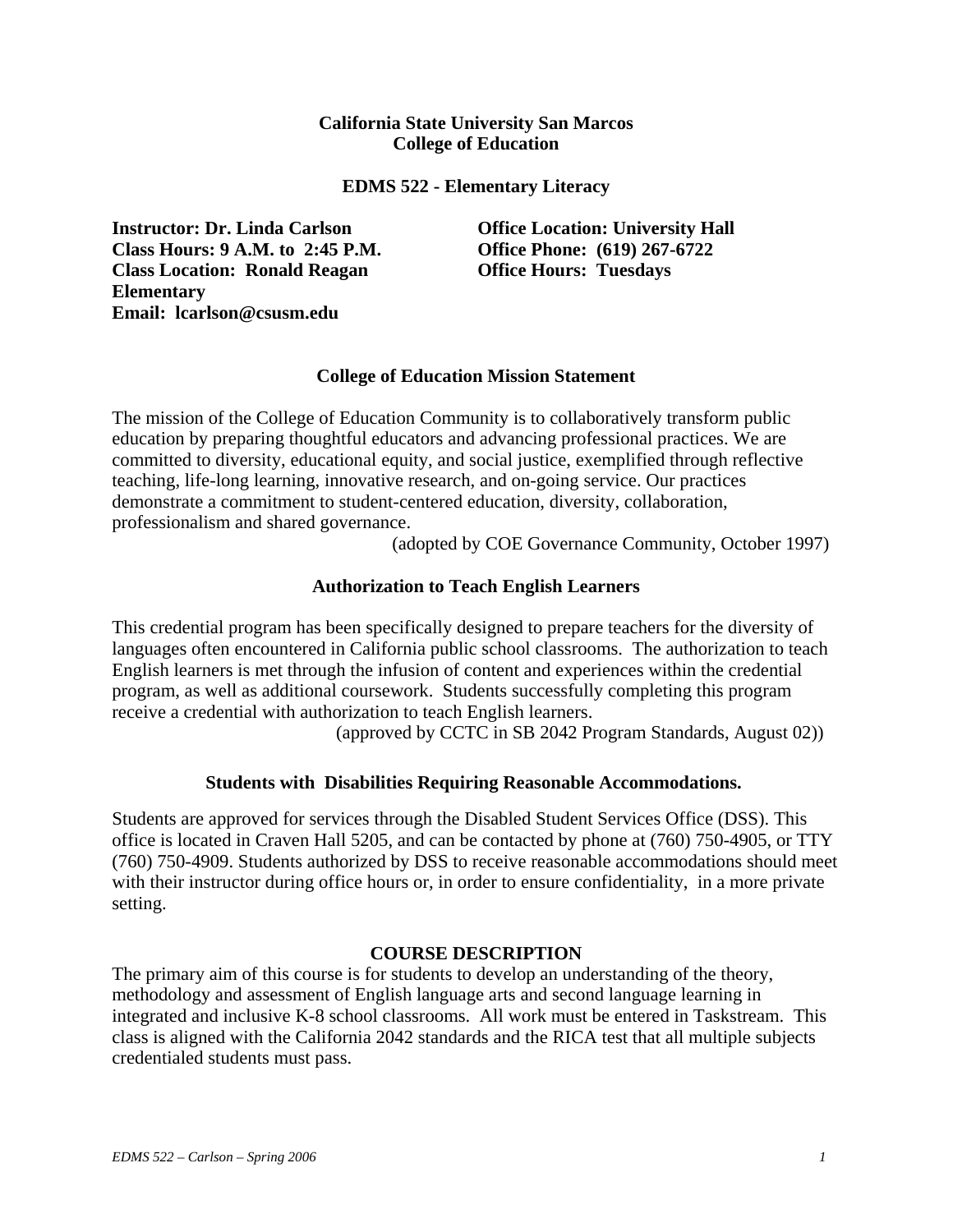#### **STANDARDS ALIGNMENT**

The course objectives, assignments, and assessments have been aligned with the CTC standards for Multiple Subjects Credential. Please be sure to incorporate artifacts from this class into your final comprehensive portfolio. The following standards are a primary emphasis in this course:

Standard 3-Relationship between theory and practice Standard 4-Pedagogical thought and reflective practice Standard 5-Equity, Diversity, & Access tot he Core Curriculum Standard 7-Equity, Preparation to Teach Reading Language Arts

## **TEACHER PERFORMANCE EXPECTATIONS (TPE) COMPETENCIES**

This course is designed to help teachers seeking the Multiple Subjects Credential to develop the skills, knowledge, and attitudes necessary to assist schools and district in implementing an effective programs for all students. The successful candidate will be able to merge theory and practice in order to realize a comprehensive and extensive educational program for all students. The following TPE's are addressed in this course:

Primary Emphasis TPE 4-Making Content Accessible TPE 6a-Developmentally Appropriate Practices in Grades K-3 TPE 6b-Developmentally Appropriate Practices in Grades 4-8

#### **OBJECTIVES**

#### **KNOWLEDGE**

Teacher candidates will:

Understand the process of conducting an in depth reading and writing assessment through the use of classroom diagnostic techniques.

Understand how to expand on the knowledge gained in EDMS 521 about the process of assessment in the mini case study.

Understand how to provide ongoing support for students in reading and writing in the content areas.

Understand the process of writing and how to support students through interactive writing, shared writing, guided writing, and finally individual writing.

Extend the understanding of how to provide ongoing support for special education students and English language learners in reading and language arts.

Extend the understanding of and become familiar with current approaches to the teaching of reading

Understand the differences between assessments based on the performance of a norm reference group and assessments based on authentic classroom situations and work.

## **SKILLS**

Teacher candidates will:

become sensitive observers of children's language using behaviors.

analyze children's reading and writing behavior as a basis for making instructional decisions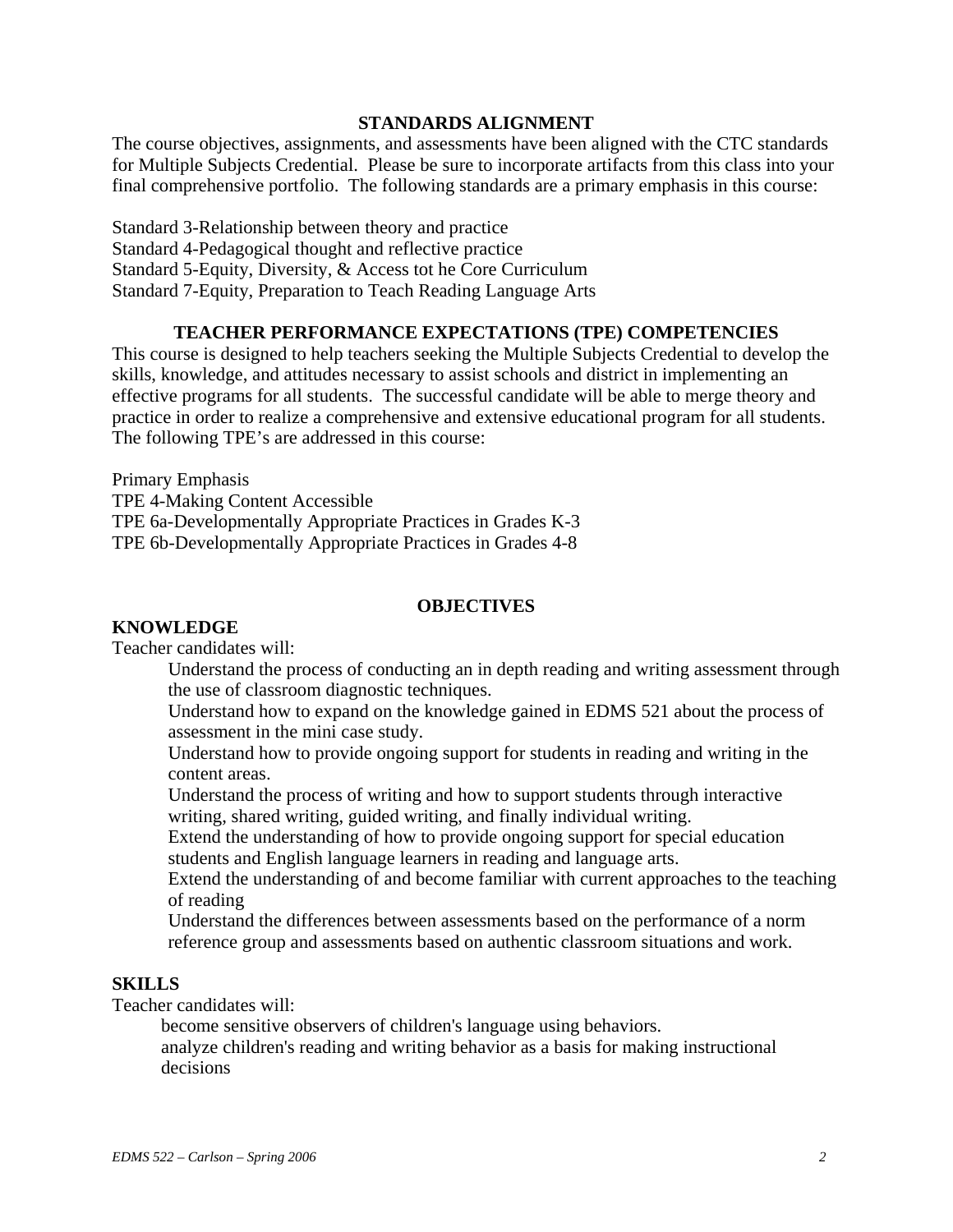translate the results of formal and informal assessment of children's reading and writing behaviors into instructional plans

develop the ability to select appropriate materials and instructional strategies to meet the individual needs of students

learn how to organize the classroom for teaching reading and writing to culturally and linguistically diverse populations.

# **ATTITUDES AND VALUES**

Teacher candidates will:

- develop an appreciation for the natural language abilities children possess for processing and producing print
- develop an appreciation for the need and value of integrating reading and writing into all areas of the curriculum
- affirm the importance of a rich environment for developing an effective language arts program.
- develop a sensitivity to and appreciation for culturally and linguistically diverse learners.
- develop a sensitivity to and appreciation for children with special learning needs
- develop an appreciation for the importance of reading and writing for their own personal and professional growth
- develop a respect for each student, his/her abilities and background and the student's right to instruction that meets his or her individual needs.

# **REQUIRED TEXTS:**

Johns, J. (2000). *Basic Reading Inventory: Pre-primer through grade twelve & early literacy assessments*. Dubuque, Iowa: Kendall-Hunt. (Required)

Moore, D.W., Cunningham, P. *Developing readers and writers in the content areas, K-12.*  Second Edition. Longman. (Required)

# **IMPORTANT WEB SITES:**

*English Language Development Standards*. CA Dept. of Ed. (Required) http://www.cde.ca.gov/statetests/celdt/index.html *No Child Left Behind*. http://www.cde.ca.gov/pr/nclb/ (Required)

*Reading Language Arts Framework for CA Public Schools*. CA Dept. of Ed. (Required) http://www.cde.ca.gov/standards/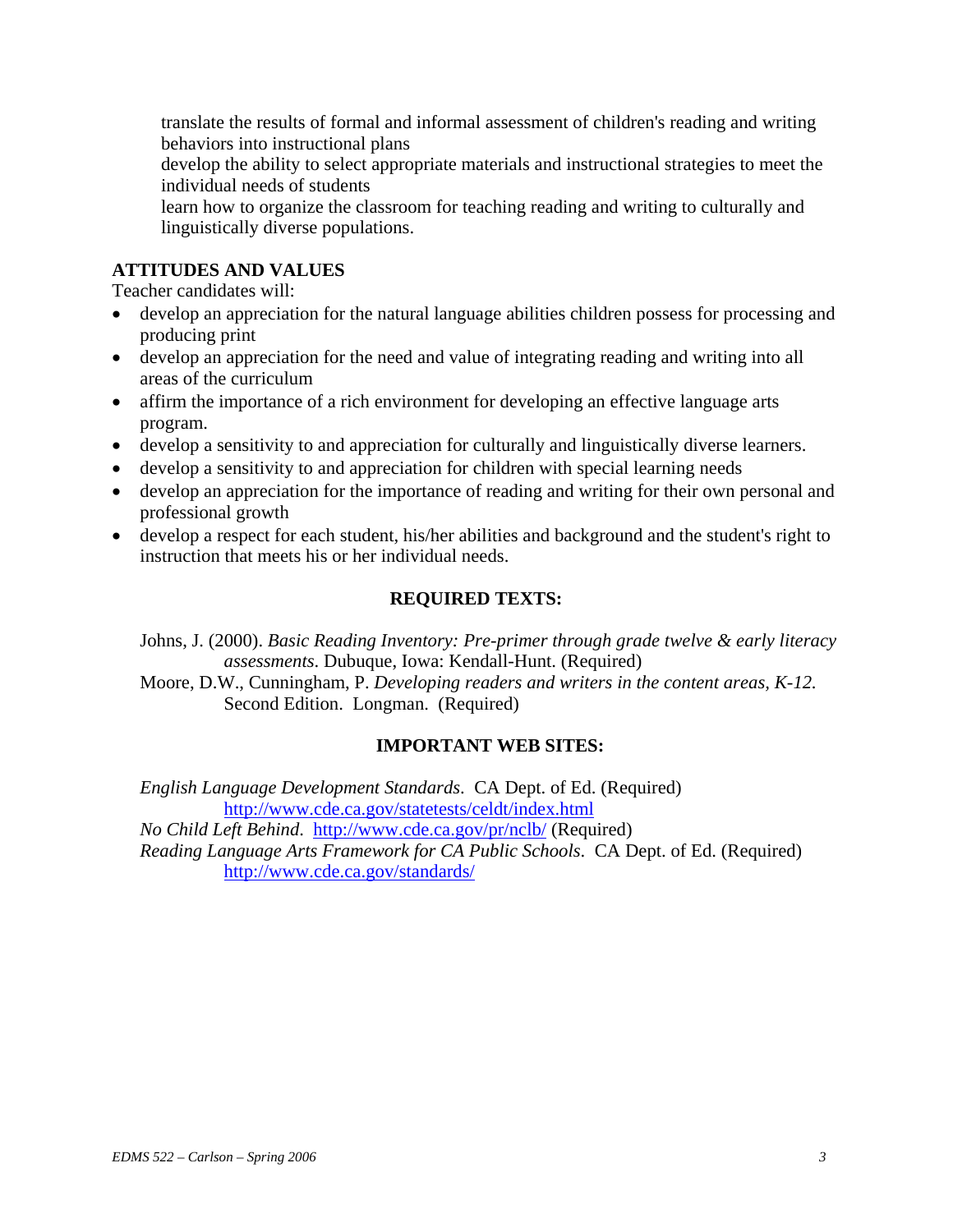## **Course Requirements**

All students are expected to participate in class activities and demonstrate reflective learning. It is important that students are well prepared for course sessions by completing the readings and assignments scheduled before the class meeting. Unless otherwise negotiated with the instructor, all assignments are to be handed in on the due date. Assignments should be typed and doublespaced .

| • Attendance and participation      | 50 points  |
|-------------------------------------|------------|
| • RICA Resource Materials           | 50 points  |
| • Taskstream                        | 50 points  |
| • Case Study                        | 100 Points |
| • Content area writing lessons plan | 50 points  |

 $Total = 140$  Points

## **Grading**

*Grades are based on the percentage of 300 points* 

- A 96–100
- A- 90–95
- B+ 89-87
- B 86-83
- B- 80–82
- C+ 77-79
- C 73-76
- C- 70-73

## **ASSIGNMENTS:**

## **ASSIGNMENT 1: Language Arts Resource Materials (50 POINTS)**

You will develop Reading/Language Arts Resource materials that will be used to inform your teaching and serve as a study guide for you when you prepare for the RICA Test. The Resource Notebook has two main objectives. First, is to demonstrate your learning and understanding of the reading and language arts. Second is to start building a resource for your own learning. Be creative and thoughtful in the compilation of the notebook—it will be a demonstration that you are ready to teach the language arts to a diverse student population including students with special needs.

The materials will be organized around the 13 RICA Content Areas (see the RICA Registration Bulletin, p.39-45) and the Zarillo text and include sections on:

- Assessment administering the IRI and analyzing results
- Comprehension expository, mapping text structure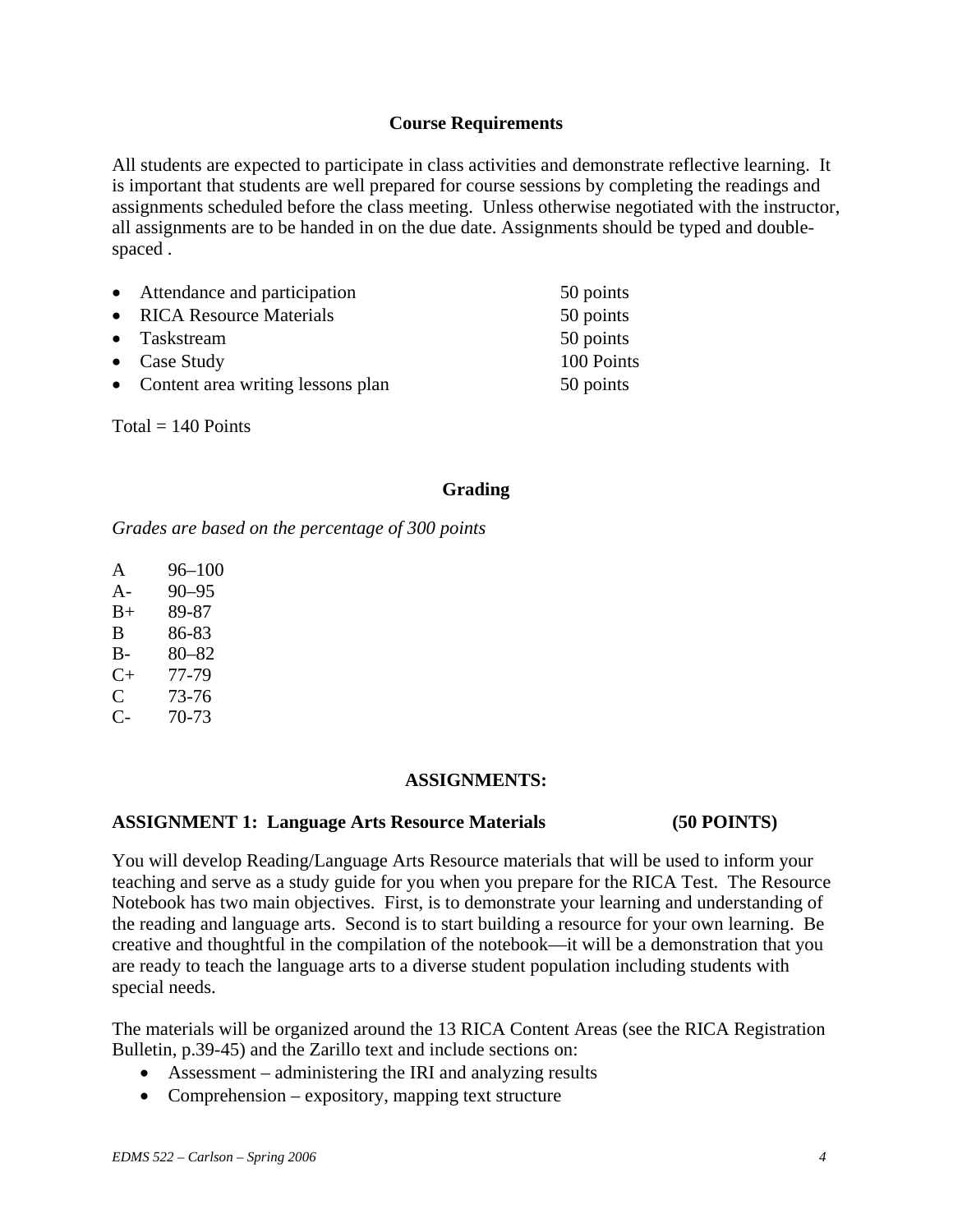- Reading and Writing in the Content Areas
- Relationships between Oral Language, Reading and Writing
- Review of Vocabulary as it relates to content area reading

Each section of the materials should contain the following:

- A RICA analysis sheet including:
	- (a) what this content area(s) is (Put it in your own words),
	- (b) 1 way of assessing this content area (include rationale); and
	- (c) 1 detailed way of teaching it (description and accommodations). **Describe the teaching strategy clearly in detail and explain how it supports reading, writing and/or language arts development of a student.**

You can choose how to organize this information. For example, a notebook would work, or study cards work as well.

Note: Besides the course readings, Dr. Alice Quiocho's web site can also serve as a resource. The address is: http://www.csusm.edu/Quiocho. Click on "reading instruction portfolio." See the section on accommodations for ideas on ways to support second language learners as well as students with special needs. **Please do not download this website and include it in your materials. It is meant to be a resource, not submitted as a part of your materials.**

Note: See **www.ed.gov/free/** for additional free Educational Materials.

# **ASSIGNMENT 2: Writing Strategy Lesson Plan (Critical Assessment Task)**. **(50 POINTS)**

• You will write a writing strategy lesson plan *in class* for a small group activity that takes into account student needs. The lesson can be a mini-lesson, a lesson to be delivered through direct instruction, or an inquiry. Use the universal design lesson plan in which you were trained in the first semester. Make your lesson active, interesting, fun and meaningful. Select a reading standard for your grade level to guide your objectives.

All lesson plans must start with assessment. In this course will be learning how to assess students in both narrative and expository text and use the assessment information to make informed decisions about instruction that specifically addresses the standards.

Much of the assessment/lesson planning work will be done in class workshop sessions, however, you will be responsible for submitting a clean, typed copy for review and grading. *Keep in mind when writing your lesson*:

- What is the purpose of your lesson?
- How does it relate to real reading and/or writing?
- What are your learning goals?
- What language development goals do you have planned for students?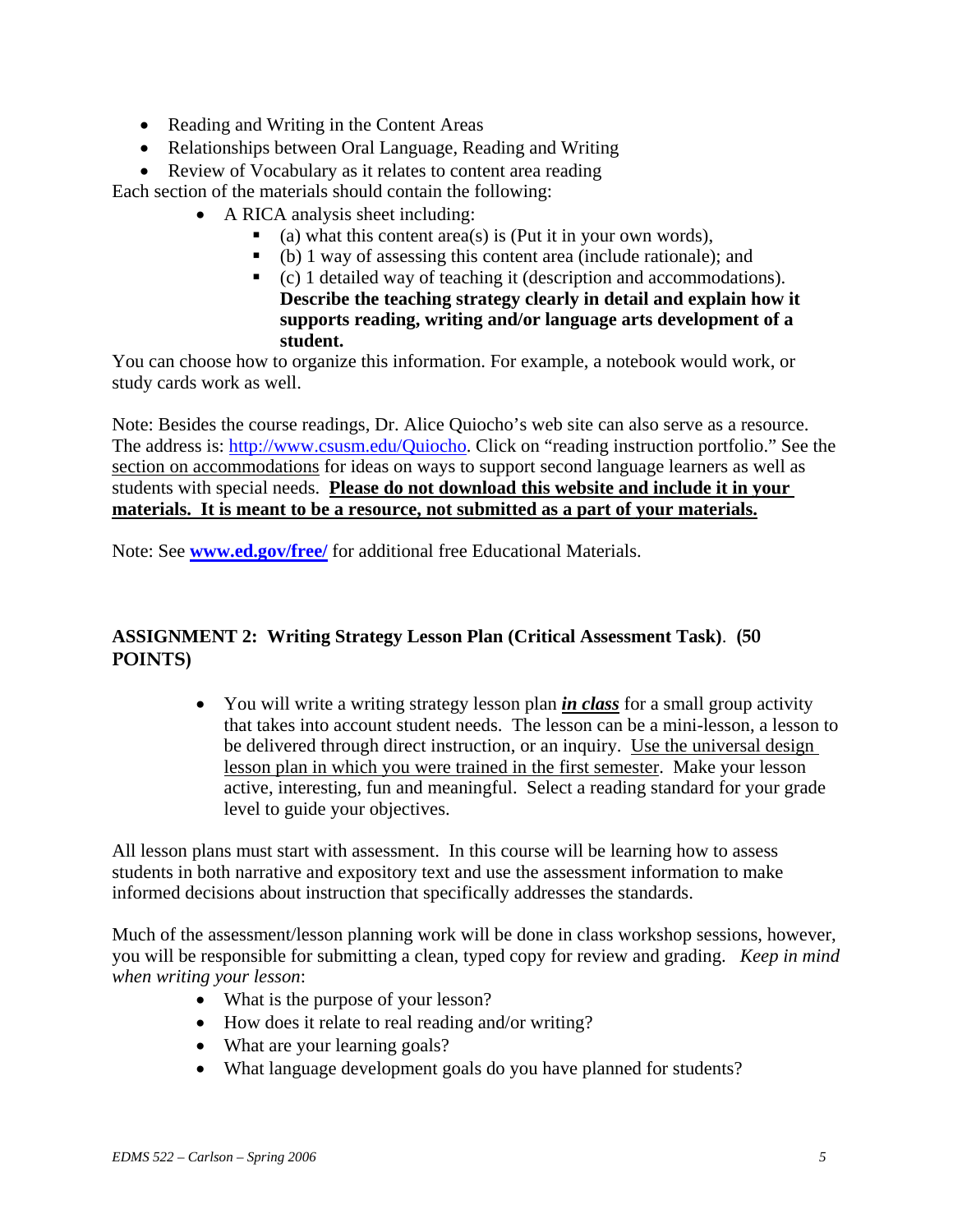- How are the objectives aligned with the CA Reading/Language Arts standards? Check the Reading/Language Arts framework and content standards.
- How will you present the lesson (instructional strategies, resource materials, time frame)?
- How will you group students for the lesson? Based on what criteria?
- How will you assess your students to check for understanding and determine who is to receive additional scaffolded instruction?
- What modifications will you provide for students who need additional help, specifically EL students and special needs students?

*Important*: Your lesson must address the needs of mainstream students, as well as make provisions for second language learners, struggling students, students with IEP's, and accelerated students. How will you decide on appropriate scaffolds for second language learners during the lesson? How will your lesson provide enrichment for accelerated students? How will you configure and re-configure your groups within the classroom? Will you meet with students individually or in a small group while other students work independently?

# **ASSIGNMENT 3: Case Study (100 POINTS)**

In this assignment you will observe students reading, to listen to them read and make instructional decisions for interventions based on your observations and assessments. Requirements are listed below.

Intermediate Case Study Follow these steps to develop your case study (checklist attached):

**1. Select an intermediate student (if possible) at your site who is experiencing difficulties with reading**. Explain the assessment project to your master teacher, and ask her/him to help you identify students – and don't shy away from second language learners or students with active IEP's. Discuss possible times for giving the assessments. You will probably need to meet with the student about 3 or 4 times. You will need to obtain written **parental permission** to work with this student.

**2. Observe the student** in the classroom and other school areas. Take **anecdotal notes** about the student's interests and participation. Write a one-page **overview** about your student (including his/her age, gender, grade level, interests, ethnic and linguistic background, etc). Include the **conditions** under which the assessment was administered.

**3.** Implement the following **Assessments:**

# Assessment procedures

**3.1 Use the Reading and Writing Interview with your student. Ask the questions. You may expand on the interview questions. Record the answers on tape. You will especially want to find out what kinds of things/topics the student is interested in so you can make some book recommendations. Write up the responses as part of your project.**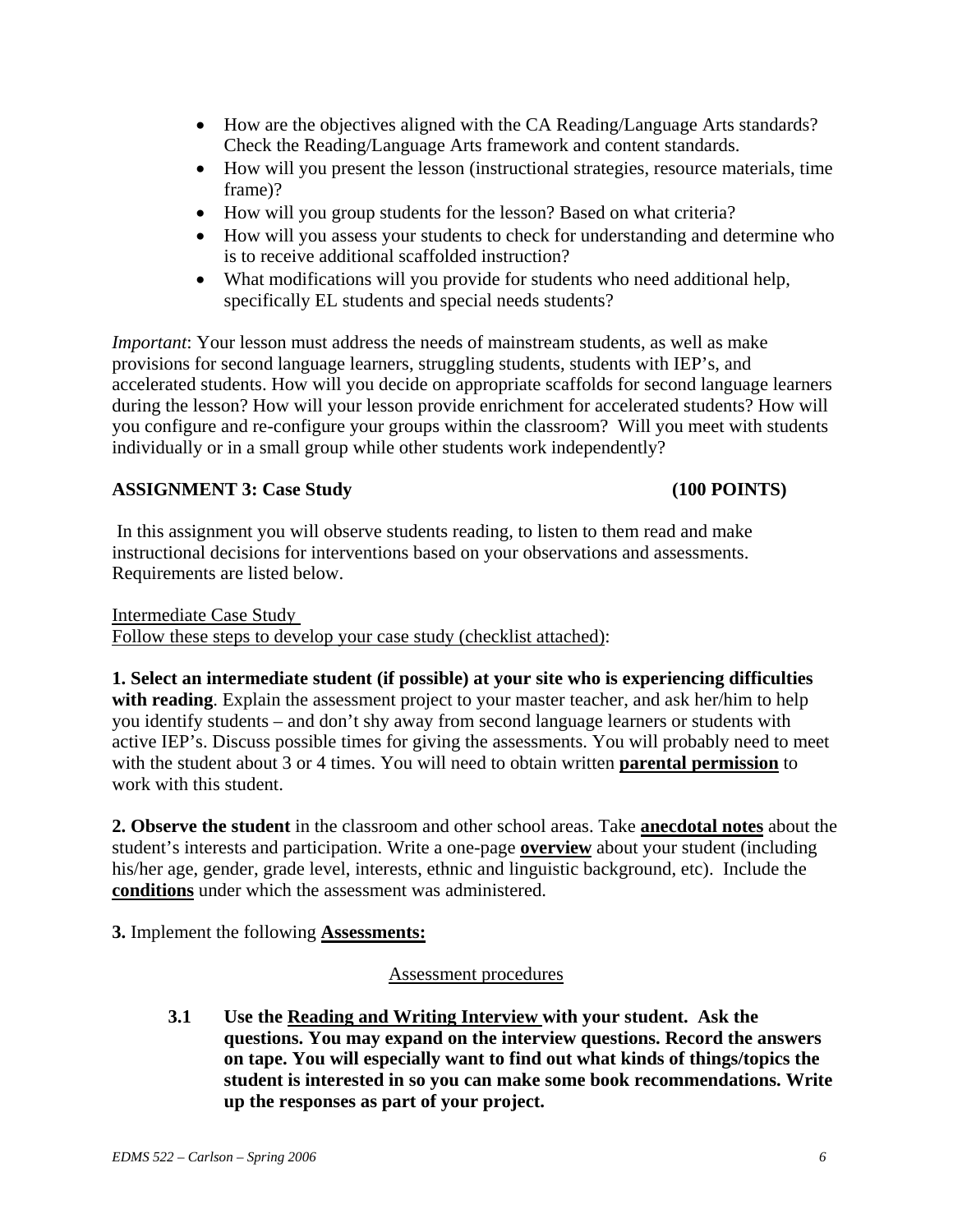- **Note: In your analysis, you will want to draw some implications from the interview in relation to your observations and interactions with the student. How are the responses made by your student in the interview reflected in his/her writing, reading and miscues?**
- **3.2 Take Anecdotal records of your student's classroom participation/interactions in language arts activities. You may include anecdotal notes of your student's interactions outside the classroom.**
- **3.3 Informal Oral Language Assessment. Obtain an oral language sample of the student. Observe your student's interactions and conversations in the classroom and/or other school areas. Take anecdotal notes of his/her vocabulary; language skills conversational language/BICS and academic language/ CALP; listening skills (e.g., ability to take turns during the conversation, and respond appropriately to questions); organization and presentation of ideas.**
- **3.4 Writing Sample:** 
	- **a) Select a couple of writing samples from the student's classroom work. Also, ask your master teacher for a copy of the district's writing rubric that you can use to score the writing. Otherwise, develop your own rubric.**

**Note: You may use Tompkins, Johns, and/or CA Reading/Language arts standards as guidelines to organize and guide the development of a rubric and your analysis. Analyze the student's stage of spelling development - use Tompkins.** 

**3.5 Word list (word recognition in isolation). Use Johns (narrative and expository). Start at 2 to 3 grade levels below your student's grade level placement.** 

## 3.6 **Text reading level**:

 **Use your student's graded word list score to ascertain the level at which you will have your student begin to read the reading passage. You should start at two grade levels below the student's independent level on the word lists**. *Note that you will administering two types of passages – one narrative and one expository. Each passage has to be examined separately.*

(a) Oral Reading (word recognition in context/miscue analysis). Use Johns' narrative and expository passages. Audiotape the student's reading. Listen to the tape.

 Analyze the miscues made by your student using what you know about this student (use the miscue analysis handout - handed out in class, or Johns' form (p.361) to analyze the miscues made by the student). Look for trends and patterns. What cues did your student use to make meaning? What are the strengths of your student? Use the analysis sheets in the John's. You may transfer that information to the "case study grid" (attached) to record data about your student. Write your analysis in a clear manner. As you write your analysis,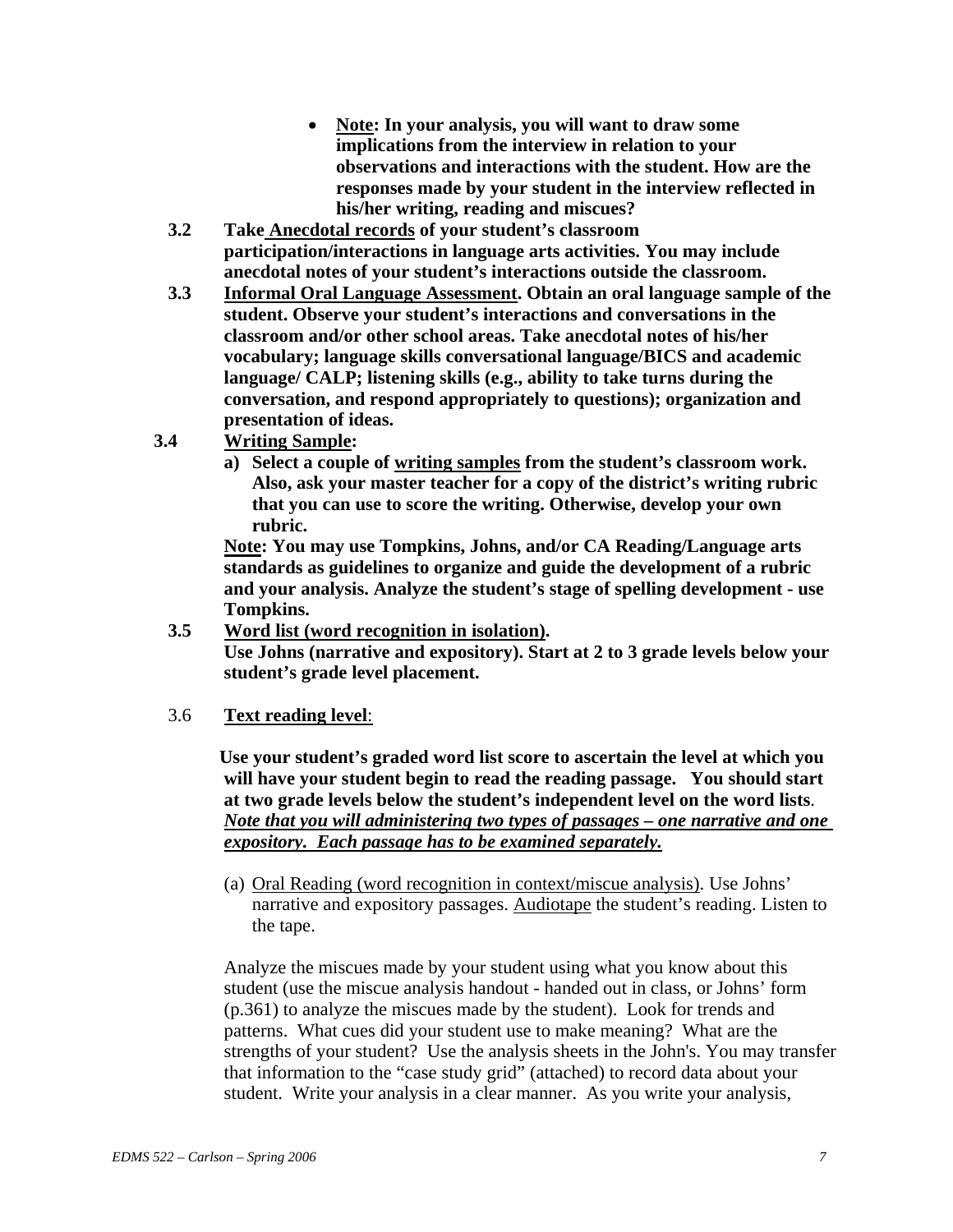consider your original reading interview and consider how the answers given by the student during the interview connect to the miscues. Also consider the quality of the retelling and how you think that is related to the miscues.

- (b) Silent Reading. Use Johns' narrative and expository passages. Expository will be used only if your student is at or above grade 3 level.
- *(c)* Retelling and Reading Comprehension. **Before your student reads the John's narrative or expository passage, be sure to tell him/her that you will be asking him/her to retell the story**. Ask the comprehension questions as listed in *Johns.* Transcribe the retelling word for word, designating who is talking (T for teacher or you, and S for student). Use the criteria provided in the John's to analyze the student's retelling. *The student may not look back at the text to answer comprehension questions.*
- (d) Optional: Listening Level. *This is to be used when you find that data collected in the oral as well as the silent samples do not reveal consistent information.* Read a passage to the student (form C) and ask for a retelling as well as comprehension questions to determine the highest level of understanding the student has of material read to them.
	- Important: Use Johns' forms to analyze the student's independent, instructional and frustration levels (narrative and/or expository passages) for oral reading, silent reading, retelling and reading comprehension.

**4. Analysis:** For each assessment measure, summarize what you learned about your student's **strengths** (very important – **what s/he can do**) and **needs** (what s/he needs to work on). Re-read the assessment procedures (k-1 or 2-6) for additional information and guidelines for the analysis process. Identify *patterns* that you may see across assessment results (for example, your student said in the interview that when s/he does not know the word, s/he sounds it out. Your running records and miscue analysis also show that the student's only decoding strategy is attempting to sound out new words). These patterns will help you identify an appropriate instructional plan.

You may use the Case Study grid (attached) to organize the information.

## **5. Instructional Recommendations**:

Based on the information you have gathered about the student, discuss his or her strengths (very important - what can he or she do) and weaknesses (what does this student need to work on). Design an Instructional Plan for your student. You are the teacher. Knowing what you know about your student as a result of your assessments, what areas should an appropriate instructional plan focus on? Why? Refer to the standards in the Reading/Language Arts Framework for CA Public Schools for your child's grade level to guide you as you design the intervention plan. Make sure to:

- Identify areas of strength and need that an instructional plan should focus on how a teacher builds on the student's strengths and address his/her needs. Select two areas in reading, and one area in writing and oral language.
- Provide specific instructional recommendations for each area (reading, writing and oral language). List one example of an appropriate strategy and/or activity for each identified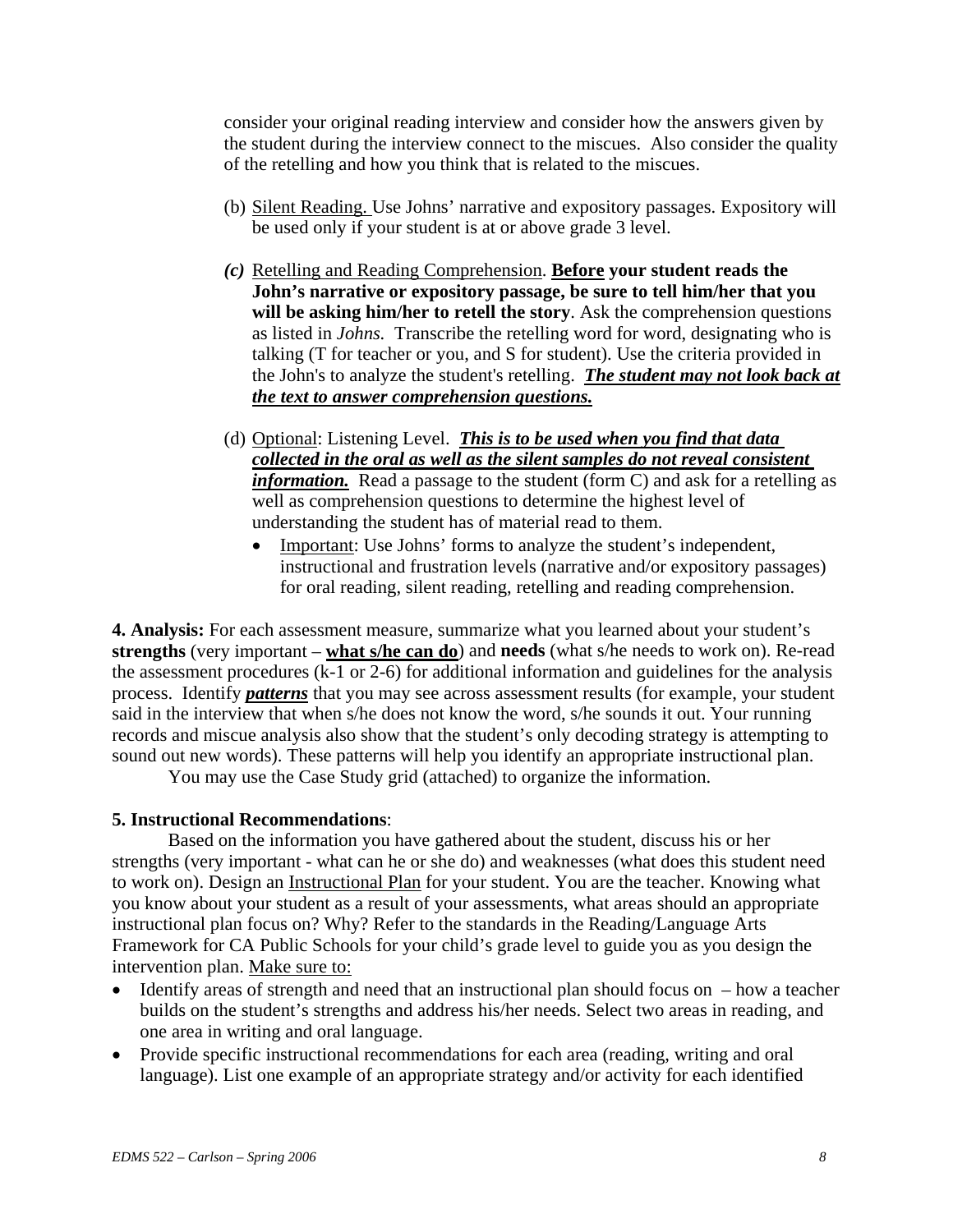area. Look for examples in the course readings. For each instructional recommendation, explain why you selected it and how it is going to help your student.

You might also make recommendations for the student and parents: what can the student do on his or her own that is not dependent on the teacher. You may discuss your instructional plan with your master teacher, and if possible, implement parts of it.

## **6. Reflection** (minimum of 1 page single-spaced).

What did you learn about assessment through the process of developing this project? What did you learn about children's reading, writing and oral language learning and development? What did you learn about developing an instructional plan and making instructional decisions? Did anything in the process surprise you? Based on your classroom observations of reading and writing as well as on what you learned in the assessment and instructional plan process, what would you do differently or try differently? What other scaffolds or strategies would you include? How would you use them? What other interventions would you try? What would your next steps in assessment be? Reflect on how the knowledge you have gained may help you as asoon-to-be first year teacher.

# **CUT AND PASTE THE TEMPLATE ON THE FOLLOWING PAGE WHEN YOU WRITE YOUR CASE STUDY**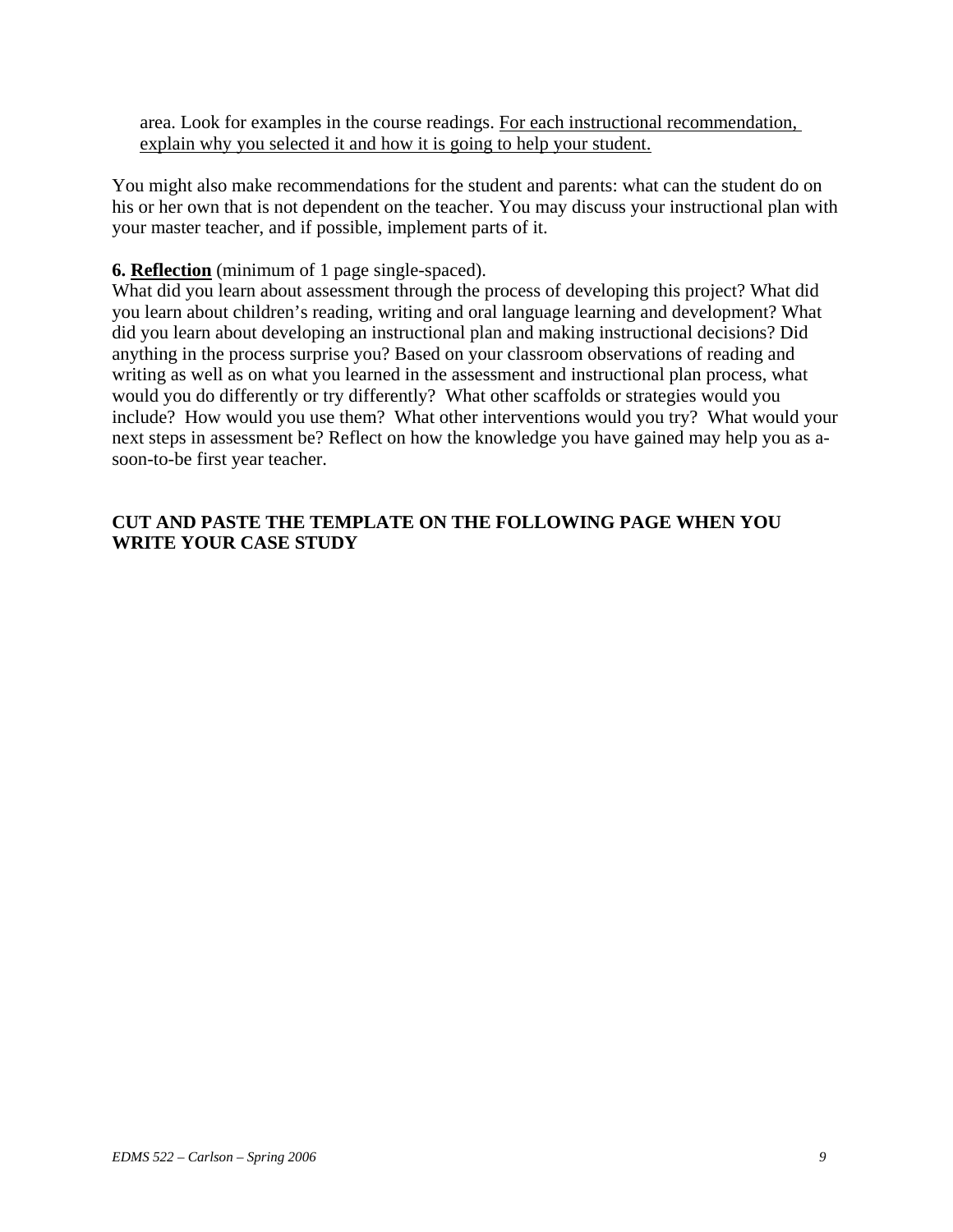#### **Case Study**

#### *Introduction*

Introduce your reader to the student, age, grade level, interests, etc.

#### *Assessments Administered*

Cite and give a brief explanation of *all* assessments used

#### *Reading Assessment*

 *Summary of the Reading Interview*  Does the student have an empiricist or rationalist view of reading?

 *Summary of the IRI*  *Word Lists*  *Comprehension Levels* 

(Insert the following chart at the end of this section):

 **Independent Instructional Frustration Grade Level** 

*Significant vs. Insignificant Miscues* 

#### *Implicit vs. Explicit Comprehension Questions*

#### *Writing Assessment*

*Summary of the Writing Interview*  Does the student have an empiricist of rationalist view of writing?

*Summary of Holistic Writing Assessment* 

 *Instructional Plan Reading* 

 *Writing* 

*-page break-*

#### *References*

Felknor, C.M. (1993). Writing Interview. In *Literacy Assessment: A Handbook of Instrument. New Hampshire: Heinemann.* 

Goodman, Y.M., D. W. Watson, & C.L.Burke. (1987). Reading Interview. In *Reading Miscue Inventory: Alternative Procedures.* New York: Richard C. Owen.

*-page break-*

#### *Appendix*

Include all supporting materials, including interview and marked passages and other assessments.

Follow APA, everything double spaced, no bold, 12 font New Roman. The headings and subheadings in bold on this page should be included in your paper (but not in bold).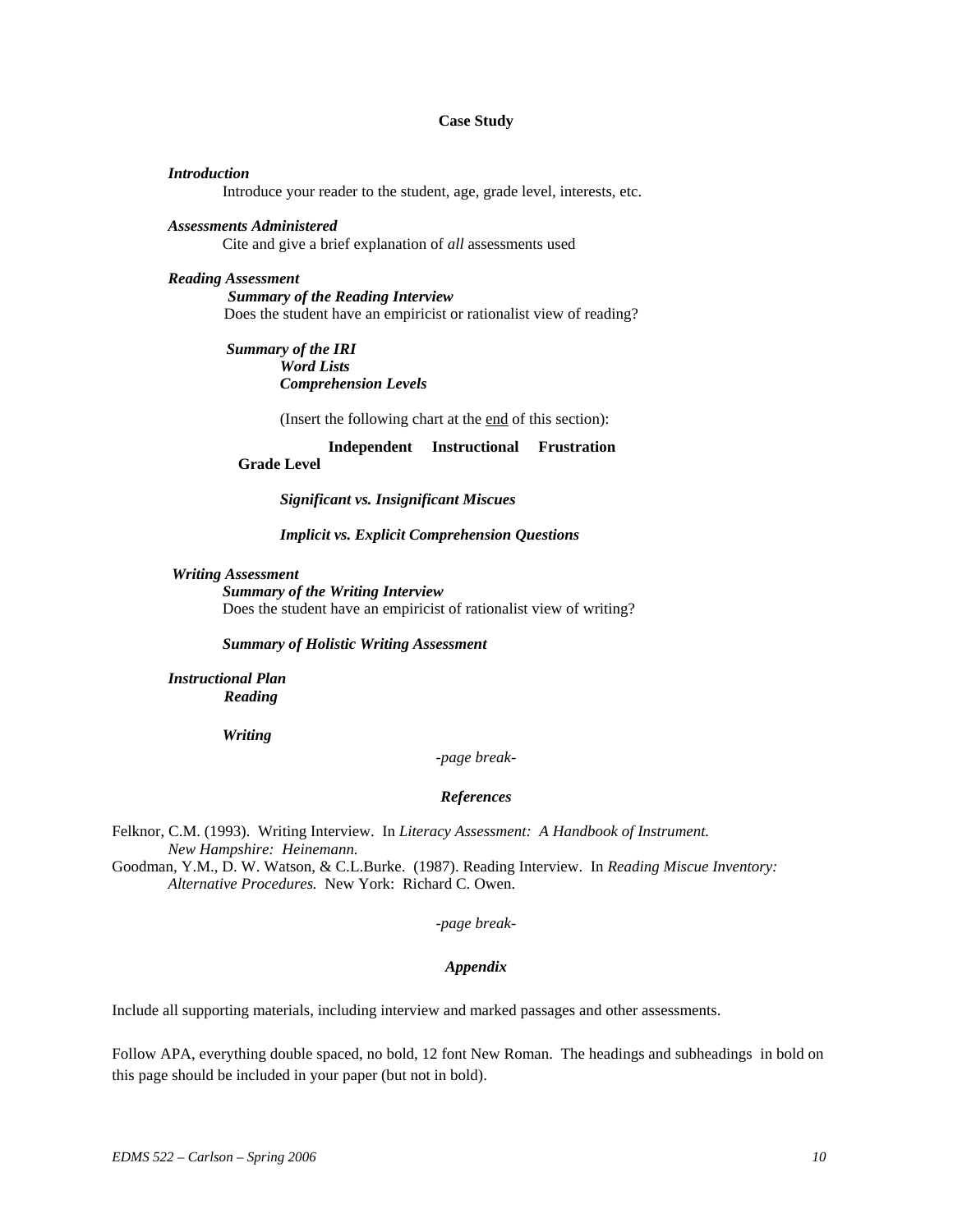## ASSIGNMENT 5: TPEs (50 POINTS)

EDMS 522 requires that you address TPEs for your Task Stream Electronic Portfolio. You will address these by completing course assignments, then writing summary reflections to be submitted, responded to, and archived via Task Stream.

#### **522 TPEs**

#### *TPE 3: Interpretation and Use of Assessments*

*Candidates for a Teaching Credential understand and use a variety of informal and formal, as well as formative and summative assessments, to determine students' progress and plan instruction. They know about and can appropriately implement the state-adopted student assessment program. Candidates understand the purposes and uses of different types of diagnostic instruments, including entry level, progress-monitoring and summative assessments. They use multiple measures, including information from families, to assess student knowledge, skills, and behaviors. They know when and how to use specialized assessments based on students' needs. Candidates know about and can appropriately use informal classroom assessments and analyze student work. They teach students how to use self-assessment strategies. Candidates provide guidance and time for students to practice these strategies.* 

*Candidates understand how to familiarize students with the format of standardized tests. They know how to appropriately administer standardized tests, including when to make accommodations for students with special needs. They know how to accurately interpret assessment results of individuals and groups in order to develop and modify instruction. Candidates interpret assessment data to identify the level of proficiency of English language learners in English as well as in the students' primary language. They give students specific, timely feedback on their learning, and maintain accurate records summarizing student achievement. They are able to explain, to students and to their families, student academic and behavioral strengths, areas for academic growth, promotion and retention policies, and how a grade or progress report is derived. Candidates can clearly explain to families how to help students achieve the curriculum.* 

#### *TPE 8: Learning about Students*

*Candidates for a Teaching Credential draw upon an understanding of patterns of child and adolescent development to understand their students. Using formal and informal methods, they assess students' prior mastery of academic language abilities, content knowledge, and skills, and maximize learning opportunities for all students. Through interpersonal interactions, they learn about students' abilities, ideas, interests and aspirations. They encourage parents to become involved and support their efforts to improve student learning. They understand how multiple factors, including gender and health, can influence students' behavior, and understand the connections between students' health and their ability to learn. Based on assessment data, classroom observation, reflection and consultation, they identify students needing specialized instruction, including students whose physical disabilities, learning disabilities, or health status require instructional adaptations, and students who are gifted.* 

| <b>Class</b>    | <b>TPE</b>   Artifact               |
|-----------------|-------------------------------------|
|                 |                                     |
| EDMS 522 3      | Case Study: Assessment Sections     |
| <b>EDMS 522</b> | Case Study: Introduction to Student |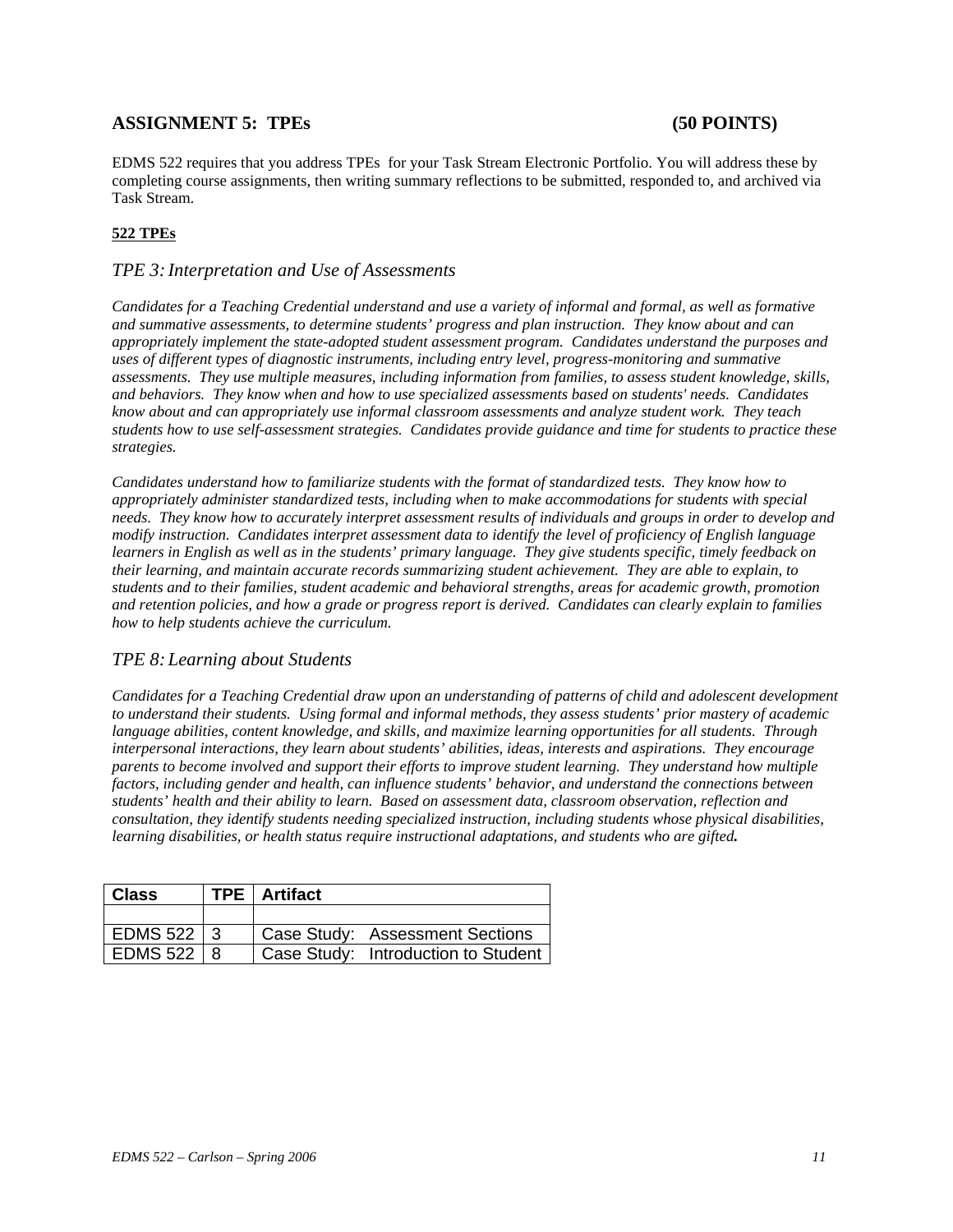## **Checklist for Literacy TPEs:**

| Is your submission between 250-300 words?                                       |  |
|---------------------------------------------------------------------------------|--|
| Paragraph 1:<br>Did you provide a brief, comprehensive summary of the TPE?      |  |
| Paragraph 2:<br>Did you identify, by name, the attached artifact?               |  |
| Did you explain how the artifact demonstrates your<br>understanding of the TPE? |  |

http://lynx.csusm.edu/coe/eportfolio/index.asp

This will take you to the CSUSM COE website where you can get help with how to create your electronic portfolio and information on the required elements.

#### http://www.taskstream.com

This is the Task Stream home page where you will register for Task Stream and return to when working on your electronic portfolio

#### **Attendance Policy**

Due to the dynamic and interactive nature of EDMS 522, all students are expected to attend all classes and participate in all class activities. For every day of absence, students will lose 6 points**.** Attendance will be taken during the first 5 minutes of class. Three tardies or "early exits" will be equivalent to one absence. **A passing grade will not be issued for students who do not attend 80% or more of the class sessions**. Should the student have extenuating circumstances, s/he should contact the instructor as soon as possible.